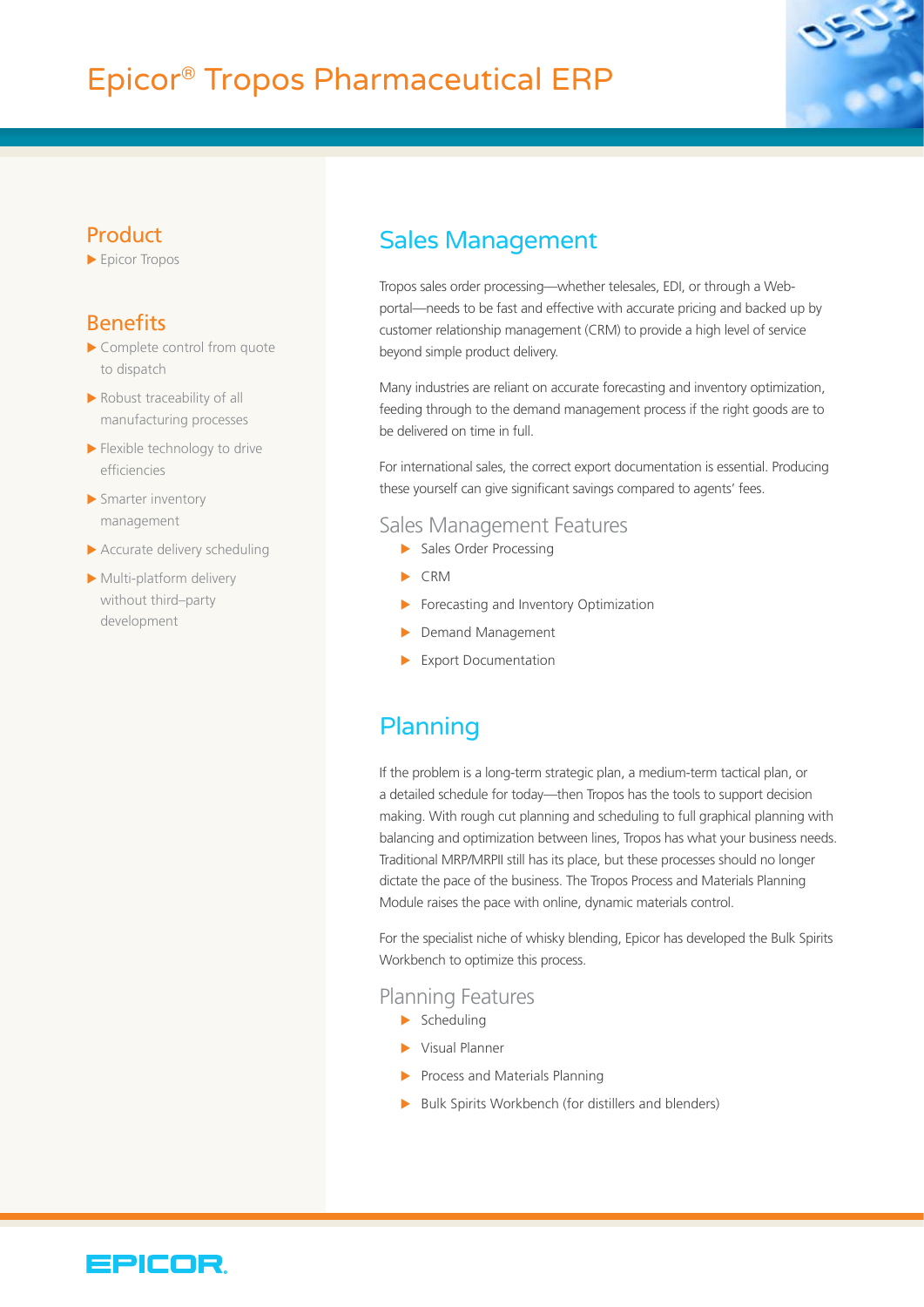### **Operations**

Many systems fail to deliver where the battle is lost and won—in operation. The cycle of material movement and adding value from purchasing and goods receiving through production, with support from warehousing and inventory control, feeding into the distribution chain.

For fresh produce, the supply chain can be extended back into the field with field-based data capture, auditing, and consolidation software for the agri-food industry. The high utilization demanded from the plant and equipment can only be ensured with effective planned plant maintenance.

#### Operations Features

- $\blacktriangleright$  Purchasing and Goods Receiving
- $\blacktriangleright$  Production Monitoring
- $\blacktriangleright$  Warehousing and Inventory
- Sales and Distribution
- Plant Maintenance

# Technical and Regulatory

Tropos becomes an agile backbone for your business—with it you can easily develop bill of materials (BOMs), formulations and recipes, use multiple units of measure, produce co- and by-products, and accurately model production processes. More importantly, you will have capacity to support unlimited product attributes and flexible processing significance to represent even the most complex products.

Quality management should not be separate from the core business applications, so Tropos was designed with quality at its heart. Without this, it would not be possible to control the quality of the other processes in the business.

In environments where the materials are hazardous, it is important to keep track of documentation such as MSDS and TREM, and ensure that the necessary warnings and instructions are present. The Tropos Hazards Management Module provides these facilities.

The New Product Development process (NPD) has special requirements when supplying the major multiples, so a high level of integration has been developed.

When managing customs and excise duties in a bonded warehouse environment that is subject to HMC&E controls, the Tropos Customs and Excise facilities provide the resources to support compliance with the statutory notices.

#### Technical and regulatory features

- $\blacktriangleright$  Bill of Materials
- $\blacktriangleright$  Process Definition
- $\blacktriangleright$  Attributes
- ▶ Quality Assurance
- $\blacktriangleright$  Hazards Management
- $\blacktriangleright$  Customs and Excise

### Finance and HR

Tropos has a full suite of financial modules, and is fed from a product costing module to support accurate financial management of the business. If managing major projects in the business, the Tropos Project Planning and Control module allows projects to be defined with work breakdown structures and controlled progress and costs.

As well as managing the financial elements of a business, human resources are key to delivering profitability and managing time and attendance.

#### Finance and HR features

- $\blacktriangleright$  Financials
- $\blacktriangleright$  Costing
- Project Planning and Control
- Human Resource Management and Payroll

### Our extensive knowledge of process manufacturing industries ensures Tropos delivers on individual challenges for:

- $\blacktriangleright$  Food and Beverage
- $\blacktriangleright$  Mill and Metal
- $\blacktriangleright$  Pharmaceutical